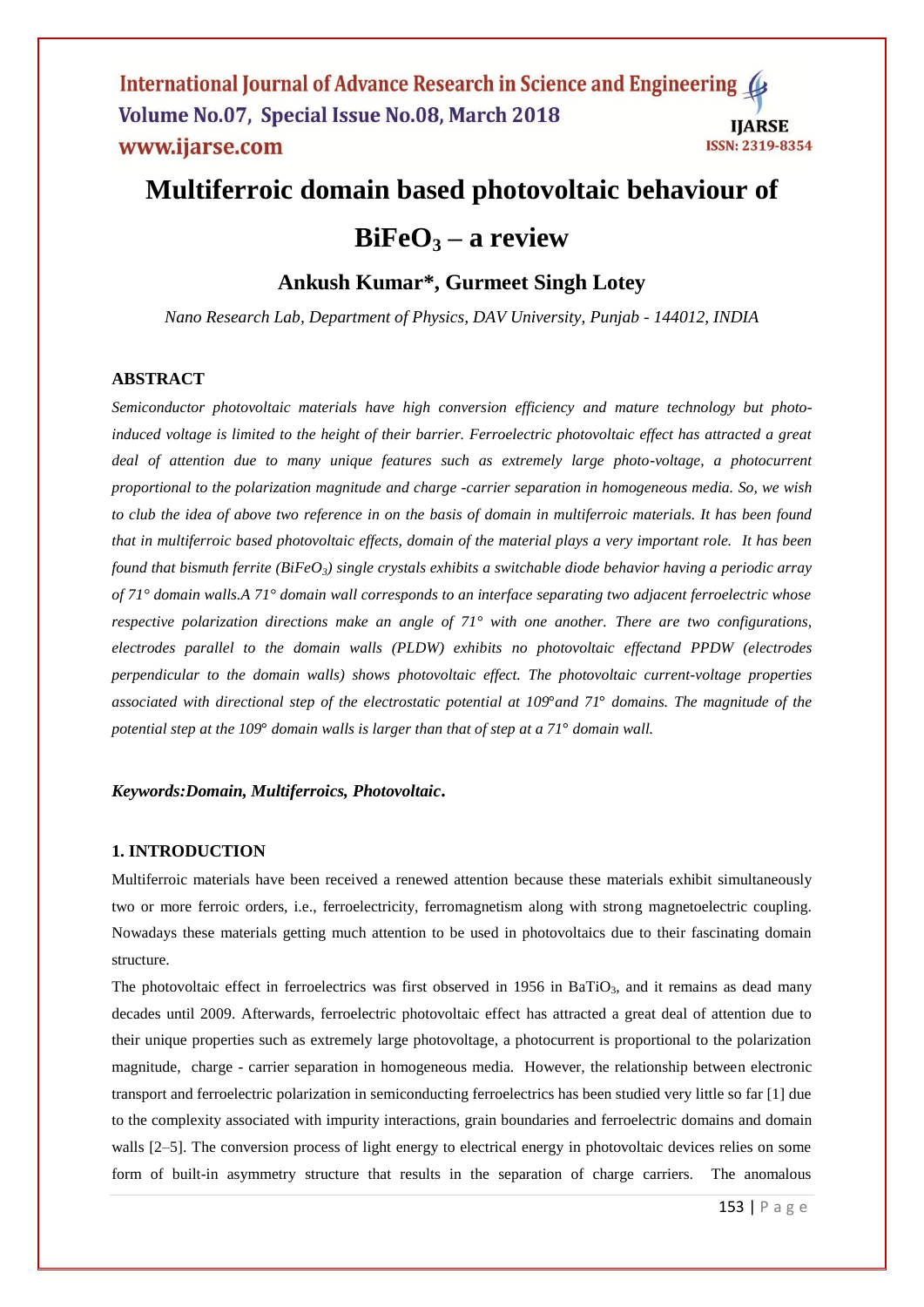photovoltaic effects in ferroelectric materials have been found to arise from two mechanisms (i) granularity [6, 7] and (ii) the inherent non-Centro-symmetry, i.e., the absence of an inversion centre of symmetry [8–11]. This can also be achieved by separation of charges in homogeneous ferroelectrics under illumination. The oxygen vacancy accumulation at the domain walls is a characteristic of perovskite oxides due to multidomain channels with diffusive switching characteristics.

 $B$ iFeO<sub>3</sub> (BFO) is one of the most important Multiferroics that exhibits ferroelectricity, anti-ferromagnetism, band gap in visible spectrum of light, possess rhombohedral structure (R3*c* space group) is promising for photovoltaic effect.

## **2.EXPERIMENTAL**

BFO thin film has been fabricated using metal organic chemical vapour deposition (MOCVD) [12]. The microstructure of the thin film is characterized by Piezoresponse force microscopy (PFM) measurements. The two structural configuration, i.e., out-of-plane and in-plane domain images have been shown in Fig 1a and1b. Current-voltage (I-V) curves have been measured using a pA meter/DC voltage source (Hewlett Package 4140B). The light source was a Halogen lamp and the illumination energy density was 20 mW/cm<sup>2</sup>.

## **3. RESULTS AND DISCUSSIONS**



**Figure 1:(a) shows in-plane PFM images of (110) BFO single domain and(b) (100) BFO multi-domains, net polarization directions are indicated by red and blue arrows (c, d) PFM image and x-ray curves of 71**° **domain walls (e, f) PFM and x-ray curves of the 109<sup>o</sup> domain wall arrays (adopted with permission from ref. 12,15).**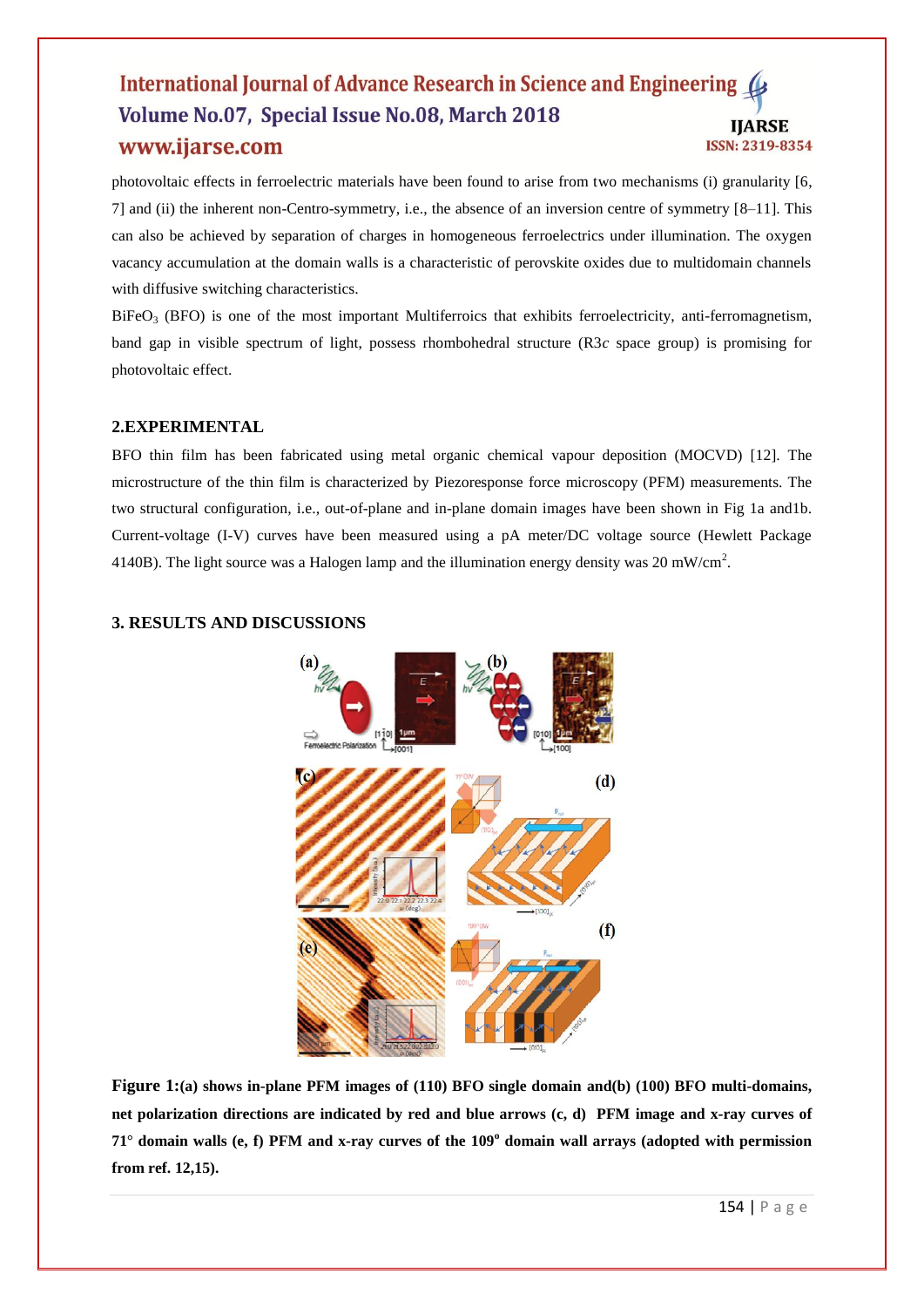It has been found from TEM images of the two different domain structures that 71° and 109° domain lie along walls lie along (101) and (100) planes respectively [13]. BFO thin film of 100nm is fabricated on symmetric platinum top electrodes by photolithography in two type's geometries first electrodes for electric transport measurements perpendicular domain walls (DW⊥) and parallel domain walls (DW║), andcurrent-voltage (I-V) measurements of the two samples have been illumination in dark and white-light along 71° and 109° domain walls[12]. It has been found from Figure 2 c and d, that with 28.5 mW cm<sup>-2</sup> white light and in the perpendicular domain walls direction a large photo induced  $V_{oc}$  of 16V has been found, with in-plane short-circuit density  $J_{sc}$  =  $1.2 \times 10^{-4}$  Acm<sup>-2</sup>. Therefore, in parallel to the domain walls (PLDW) configuration shows photovoltaic effect, while the perpendicular to the domain walls (PPDW) shows none as shown in Figure 2 a and b[12].



**Figure 2:Schematics of the (a) perpendicular (DW**⊥**) (b) the parallel (DW║) device geometries, (c) I–V measurements of the (DW**⊥**) (d) and(DW║)devices, (e)domain-wall switching effect (f) corresponding PFM images of the as-grown (top panel), 200 V poled (middle panel), and 200 V poled (bottom panel) device structures (adopted with permission from ref. 12, 15).**



**Figure 3:(a) I-V characteristics under global illumination on single-domain (b)and multidomain BFO(adopted with permission from ref. 15).**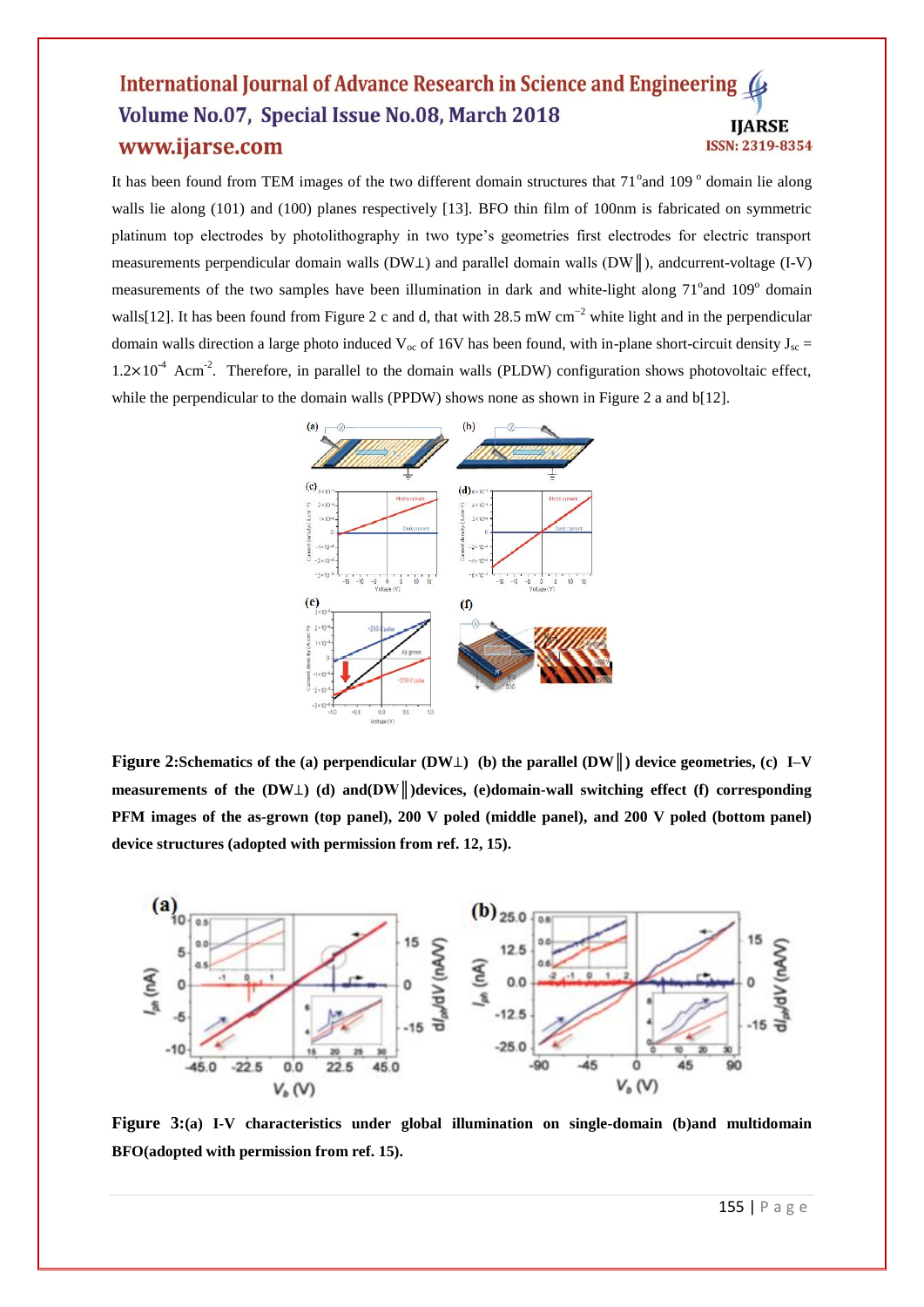I-V characteristics have been studied under illumination in dark and white-light. The parallel domain walls shows no photovoltaic response Figure 2 (e, f) [12]. By applying a voltage pulse of 200V between the two inplane electrodes, ferroelectric domain switching is observed. For a pulse of 100  $\mu$ s, 200KVcm<sup>2</sup> is applied, and thatproduce a corresponding rotation of the ferroelectric domain structure that creates a system with the perpendicular domain walls geometry. The domain structure has been rotated by  $90^0$  which creates a potential drop necessary for anomalous Photovoltaic effect in PFM image of +200V pulse. The application of - 200V/100ms pulse flips the polarity of photo-induced voltage and current(as shown by red curve, Figure 2f) [12]. Figure 1 a and b show in-plane PFM images that has been obtained after poling with 90V, indicated by white arrows. This observation represents a transient current characteristic in ferroelectrics that is associated with the change in capacitance at the electrode contacts because of net polarization variation under an applied field [14], while, I<sub>ph</sub> increases upon a single abrupt switching in the single domain of BFO. TheI<sub>ph</sub> increases in continuous minute steps for multi-domains, as shown in Figure 3b, reminiscent of the Barkhausen effects of magnetization.Figure 1 a and b inset show photovoltaic effect in the low electric field region [15].The inset shows the variation of the transient current associated with the switching characteristics of each domain. The magnified views of the low electric field region, shows photovoltaic effects [15].

### **4. CONCLUSIONS**

This study verified the role of domains, domain walls and electrode parallel and perpendicular to domains walls in ferroelectric Photovoltaic effect.

## **5. ACKNOWLEDGEMENT**

Dr GS Lotey gratefully acknowledges the Department of Science and Technology (DST), Government of India, for providing funding, to carry out this research work under Indo-Ukraine International project via their sanction letter no. INT/UKR/P-17/2015 dated 14 August 2015. The work is partly supported by the Ministry of Education and Science of Ukraine through Indo-Ukraine International project "Spectroscopy study of multifunctional multiferroics materials" (Protocol MES of Ukraine from 09.09.2015).

#### **REFERENCES**

- 1. G. Godefroy, A Review Of: "The Photovoltaic and Photorefractive Effects in Noncentrosymmetric MaterialsFerroelectrics, 2011, (B. I. SturmanandV. M. Fridkin. Gordon andBreach, Philadelphia, 1992)Ferroelectrics, 1993, Vol. 141, (345-347).
- 2. G Catalan, J Seidel, R Ramesh, JF Scott, Domain Wall Nanoelectronics, Reviews of Modern Physics, 2012, Vol. 84, 120-156.
- 3. E SaljeandH Zhang, Domain Boundary Engineering, Phase Transitions, 2009, Vol. 82, 452-469.
- 4. VGopalan, V Dierolf, DA Scrymgeour, Defect–Domainwall Interactions in Trigonal Ferroelectrics, Annu. Rev. Mater. Res., 2007, Vol. 37, 449-489.